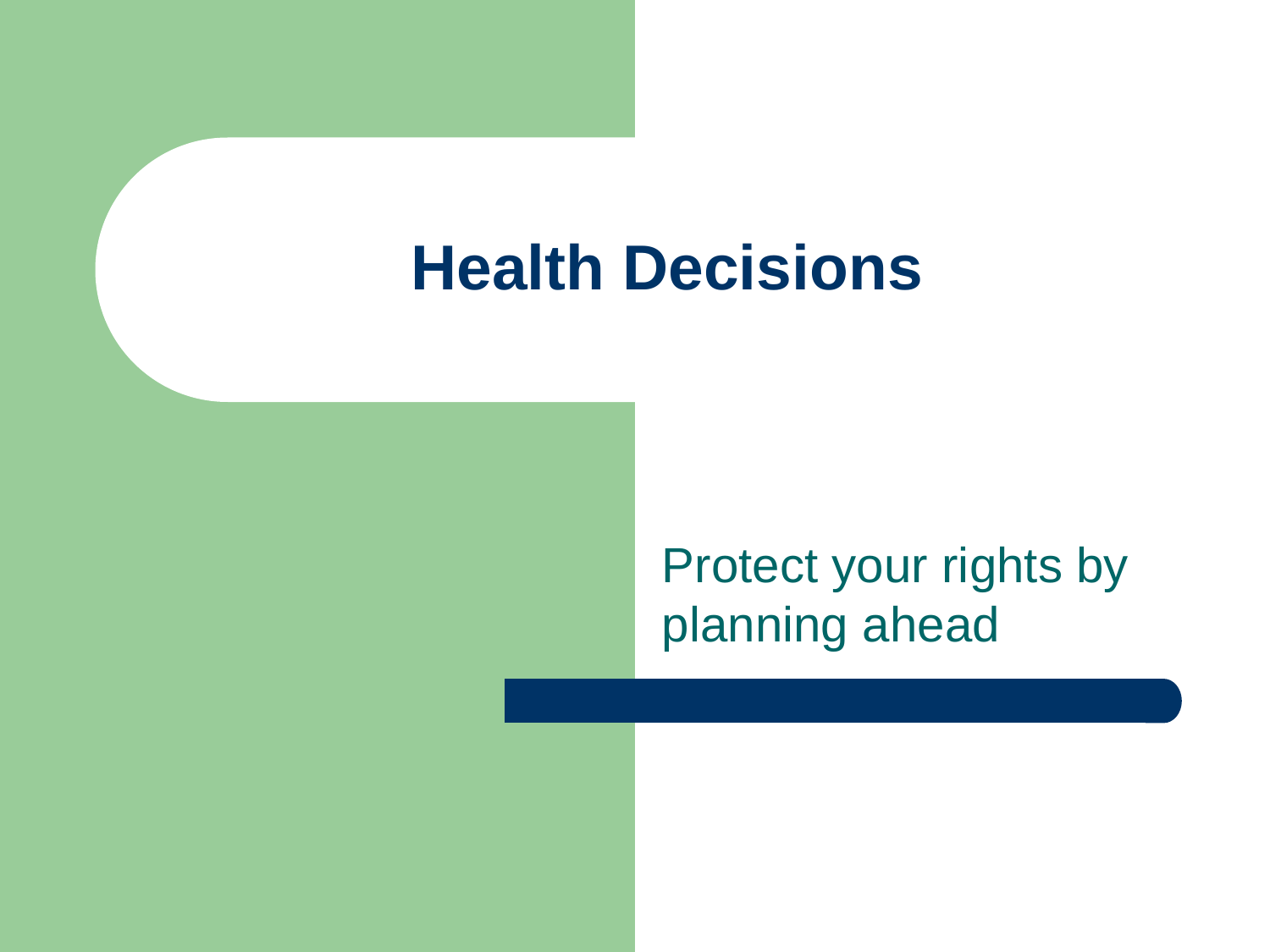# **Healthcare Decisions**

- Making choices about your healthcare
- Choosing doctors
- Choosing what medical treatment is best for you
- Deciding if you want treatment or not

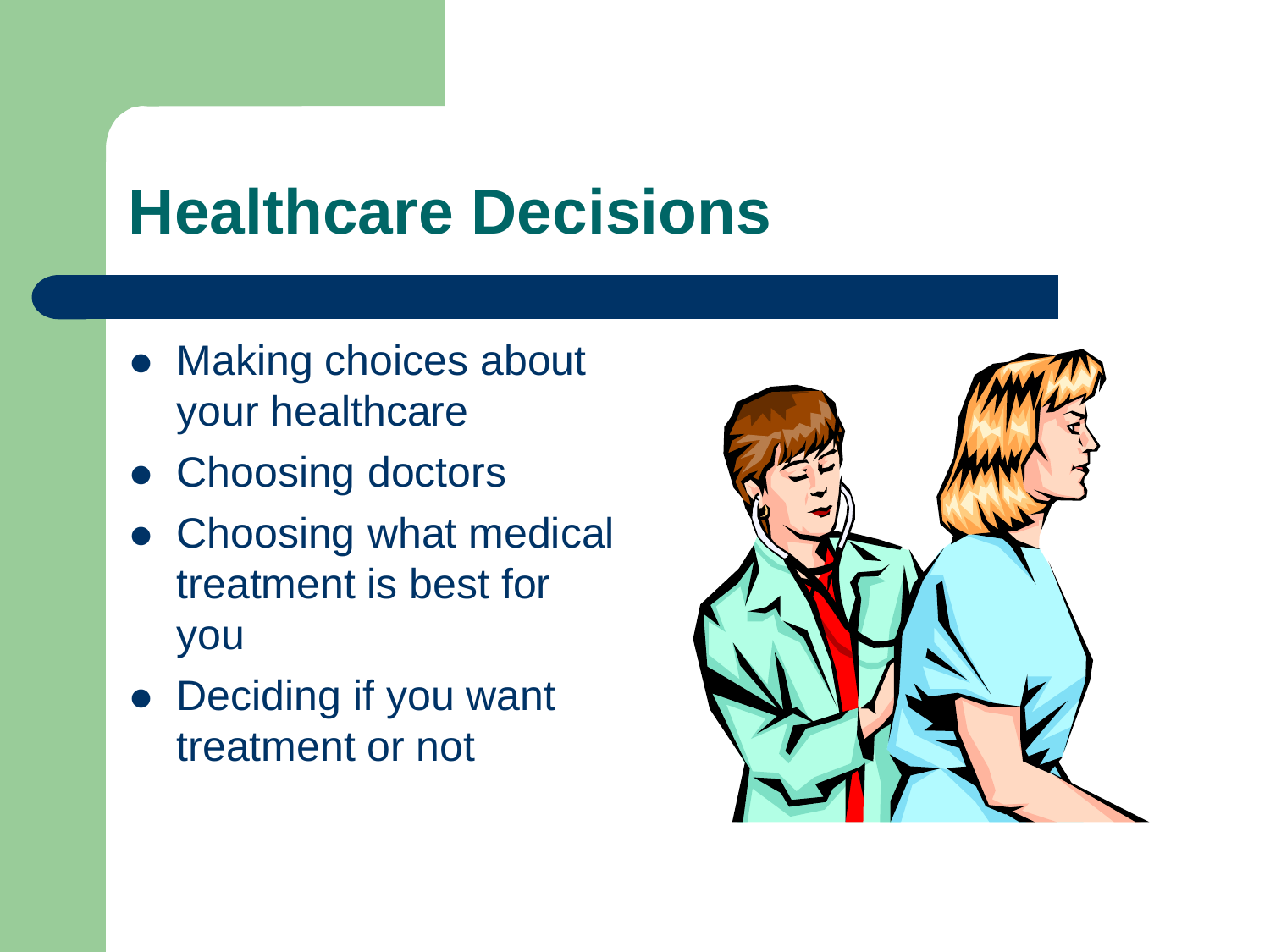# **Advance Directive**

#### • Instructions for the future

- Who you trust to decide about healthcare if you can't, and/or
- What kind of treatment is okay with you, & what kind of treatment is not okay with you.
- Go into effect only when you can't make your own decision
	- For example if you are hurt so bad you can't tell the doctor what you want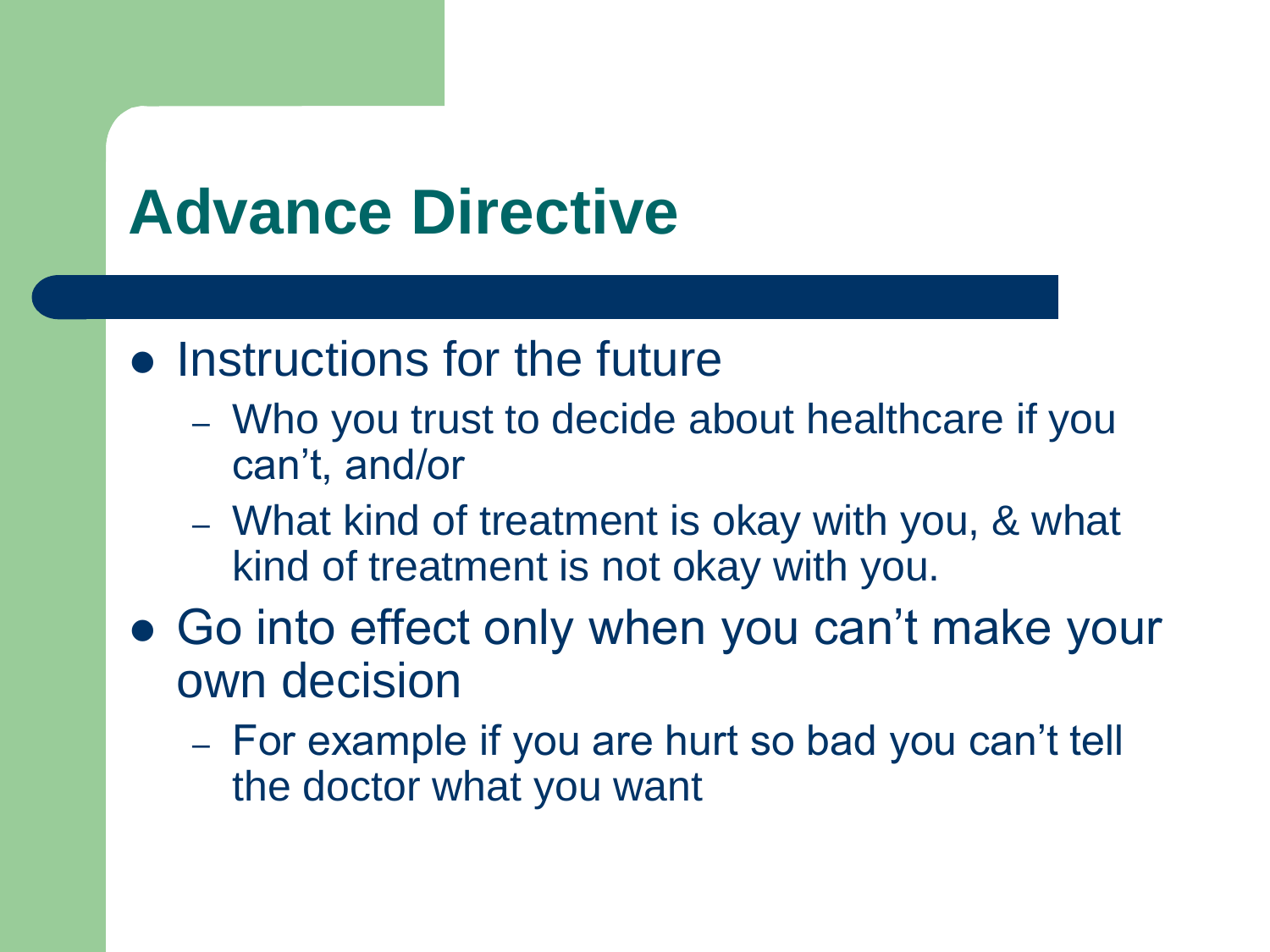# **Doctor's Appointments**

# When do you need to see your doctor?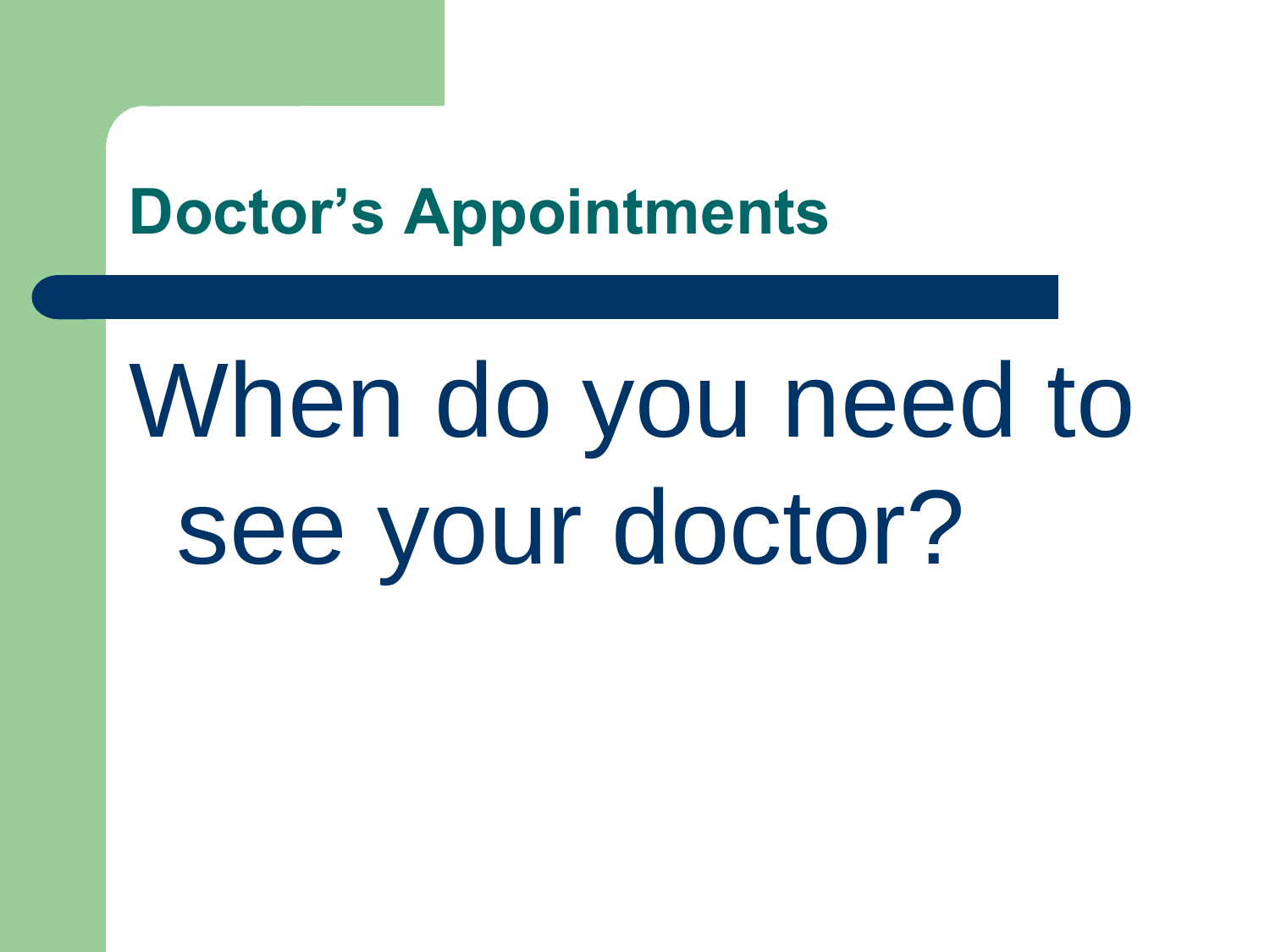# **When you call to make appointment:**

#### Tell them:

- Why you need to see the doctor.
- How soon you need to be seen.
- Any accommodations you need.

Ask them:

- What to bring?
- Any special instructions?

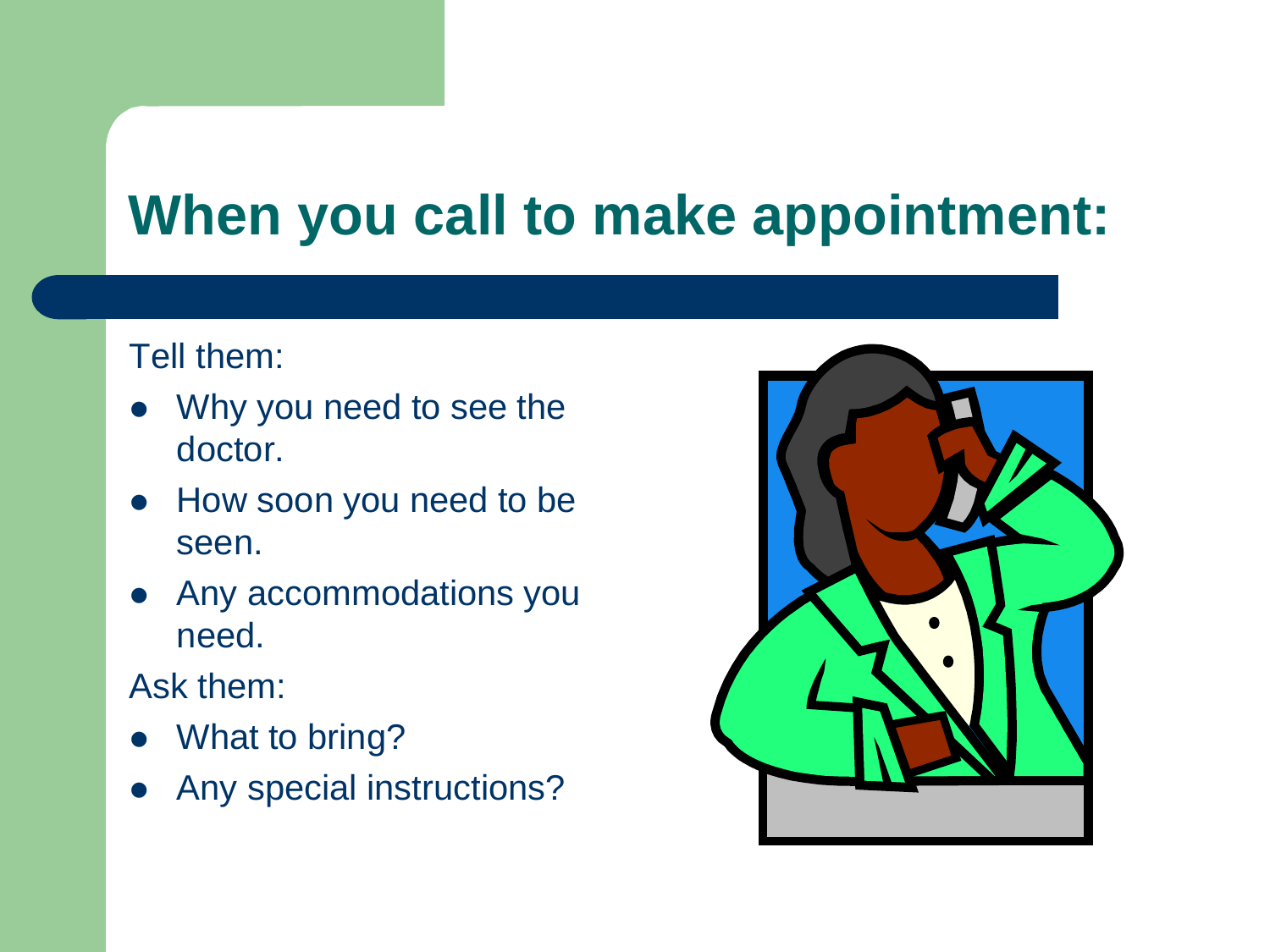# **Getting Ready**

#### Make a list of things to tell your doctor:

- How you feel, where it hurts
- Has this happened before?
- Changes in mood, amount of energy, sleep, eating, bathroom habits, other changes in your life.
- What medicines you take.

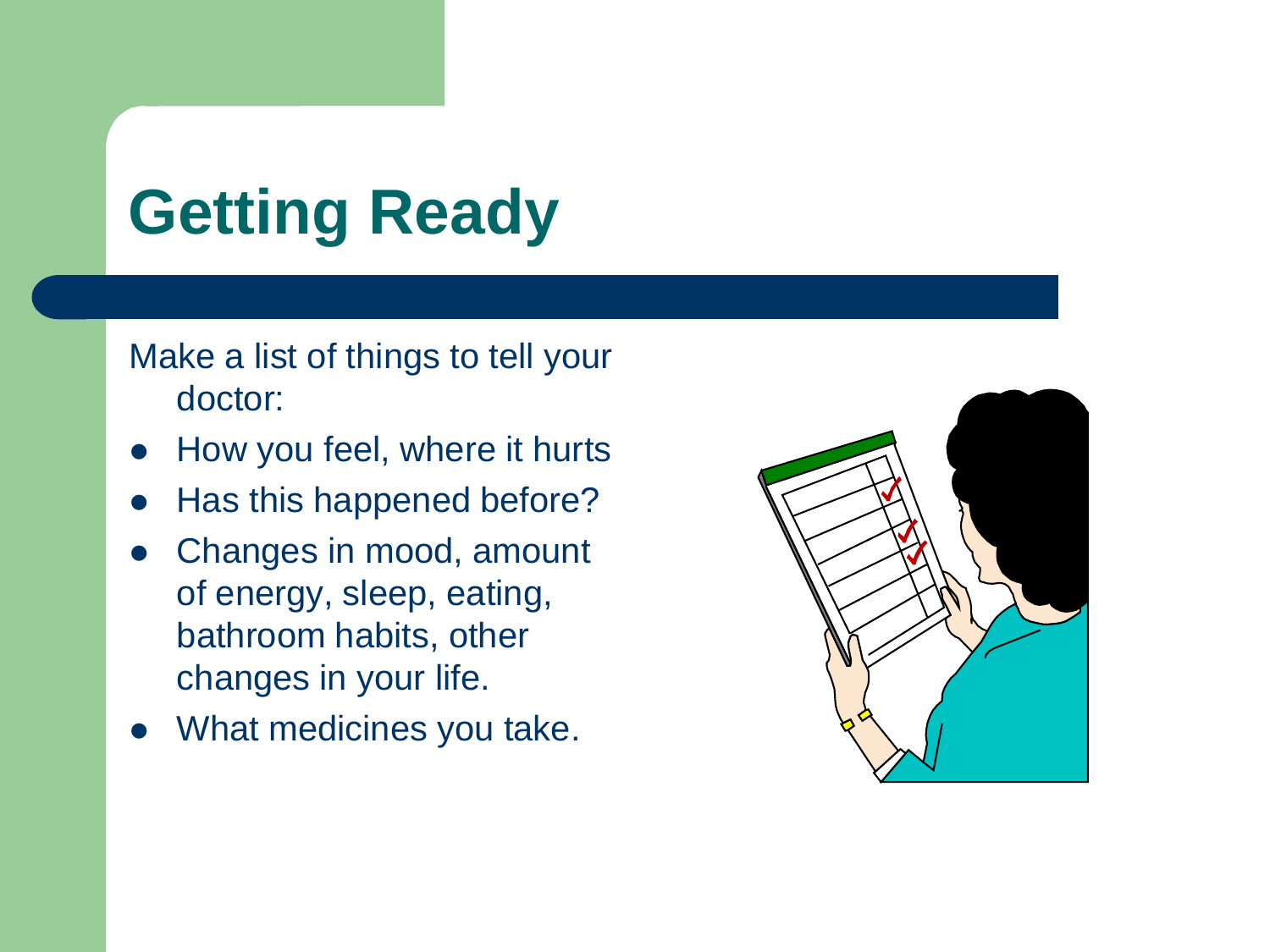# **Getting Ready**

- Decide how you will get there
- Decide what time you need to leave to get there 15 minutes before your appointment
- Do you want anyone to go with you?

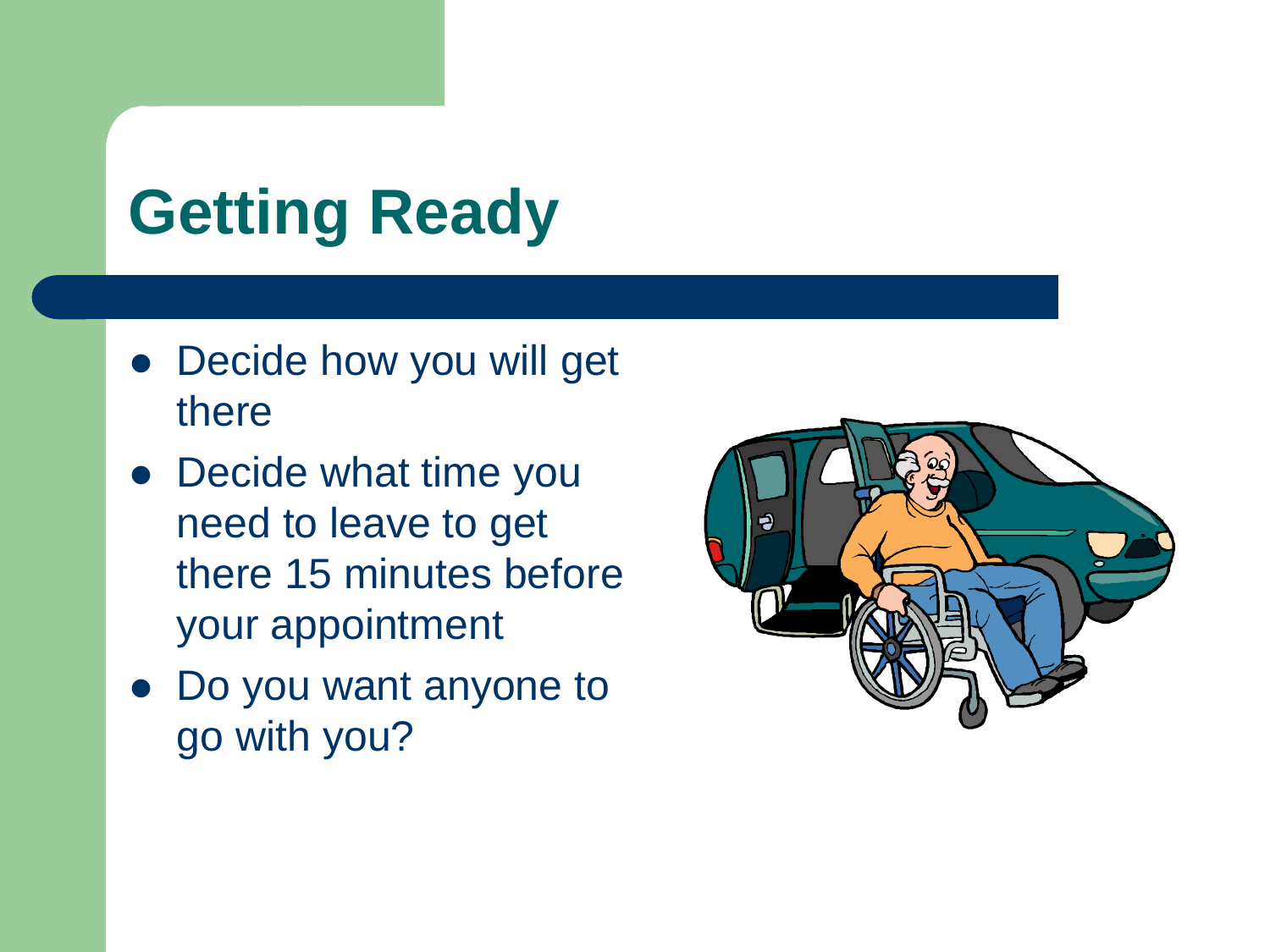# **Medical Information To Bring**

- Who to call in emergency
- List of medicines you take
- **Allergies**
- Health problems you have
- **Immunizations**
- Surgeries or serious illness in the past
- Accommodations you need
- Insurance or Medicaid card

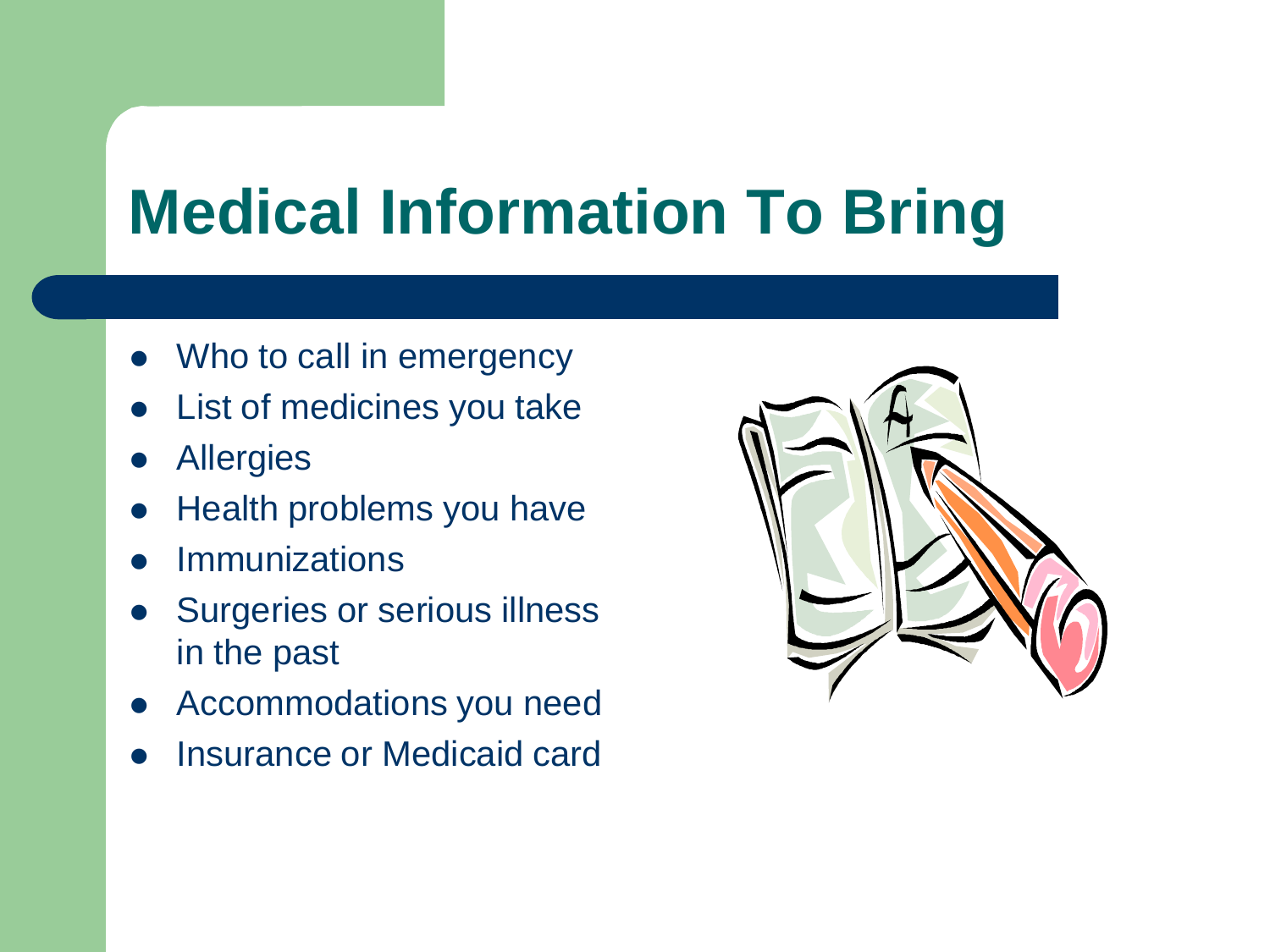# **If you get nervous**

# What makes you nervous?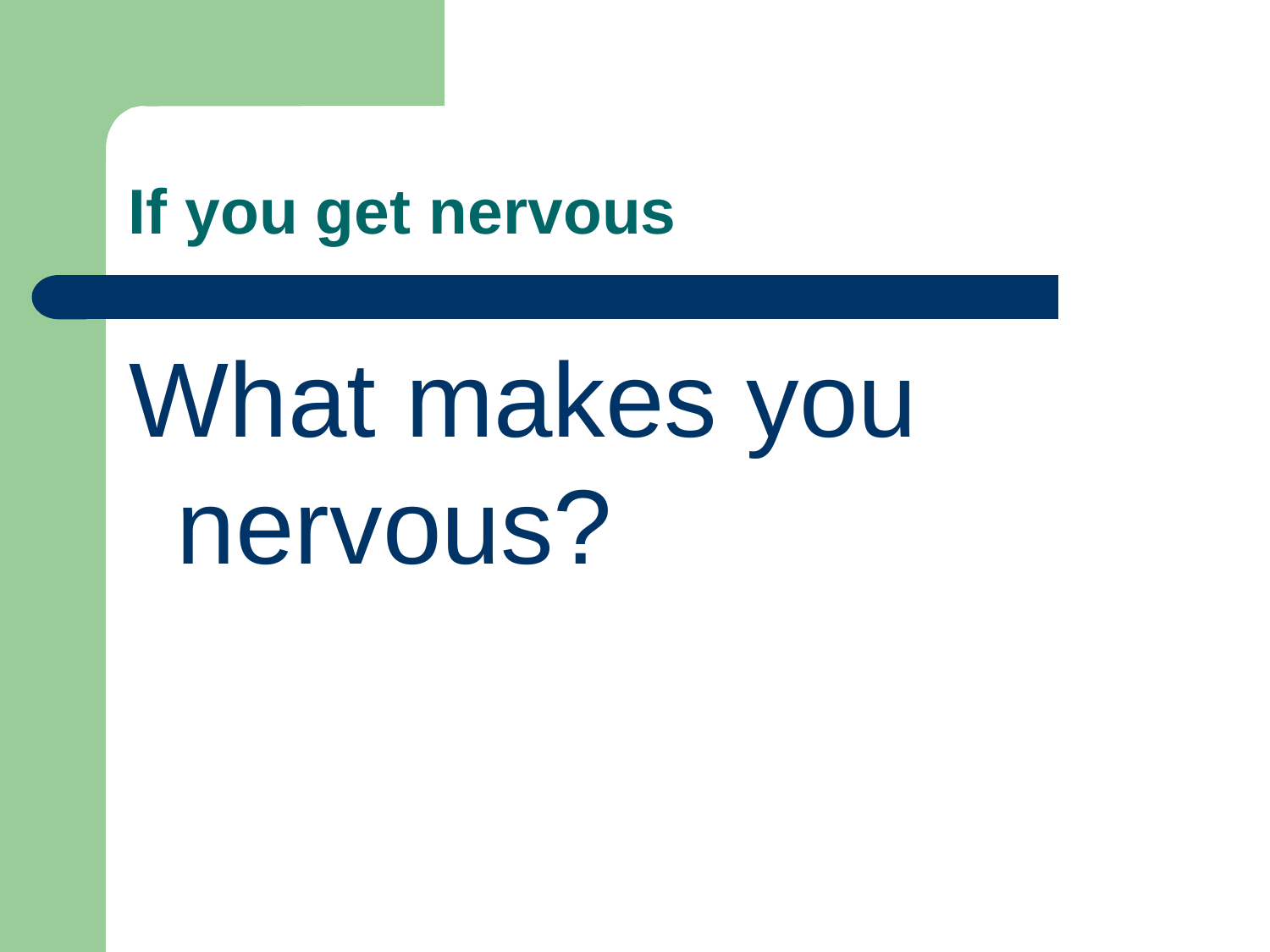# **Tips to Calm Down**

- Get there early so you are not rushed
- Tell the doctor or nurse about what makes you nervous
- Take a friend or support person with you
- Breath slowly
- Look away (if you are getting a shot)
- Think happy thoughts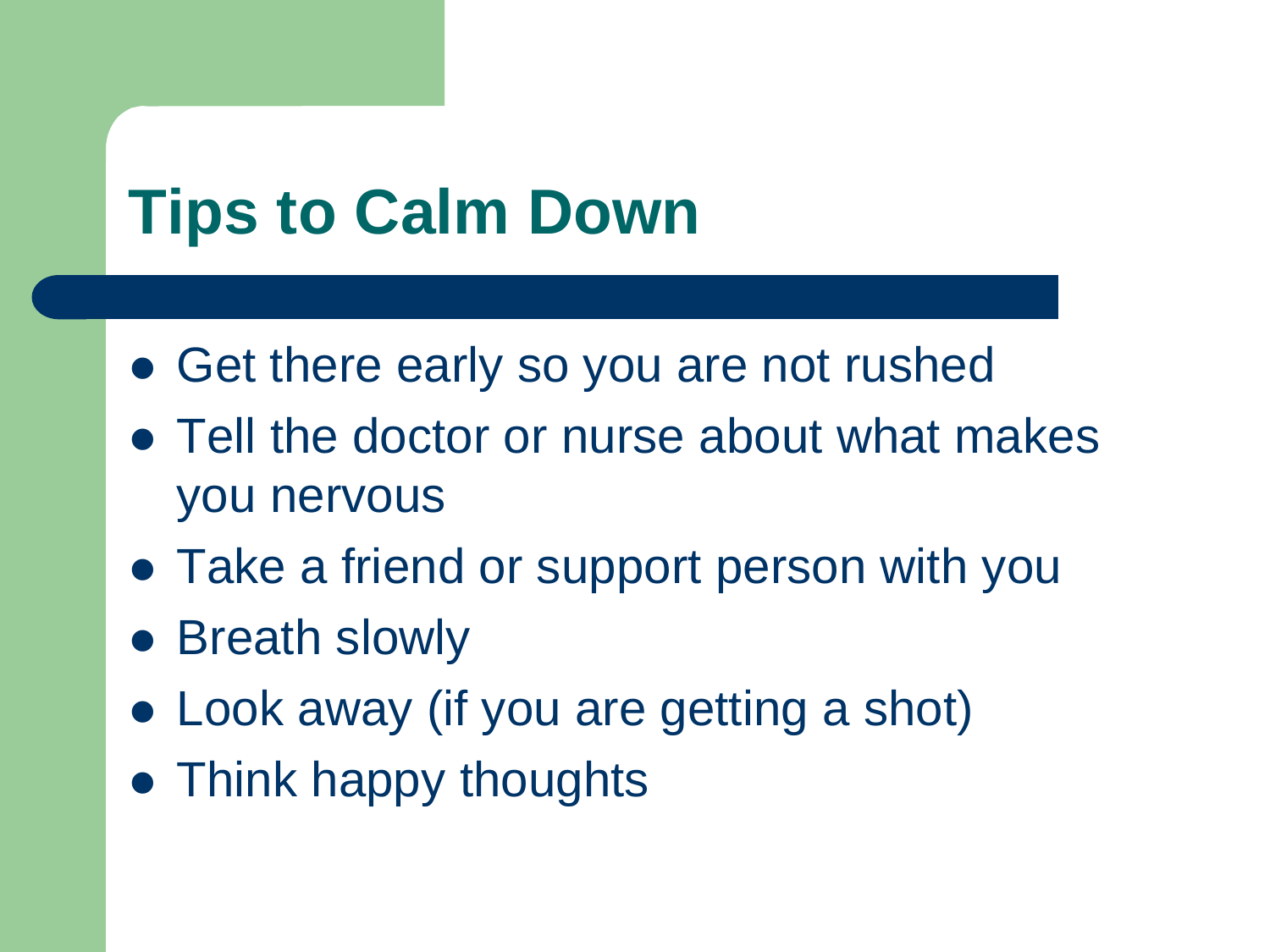# **At the appointment**

- Ask the doctor to explain everything.
- If you are sick, ask what is wrong and what are the choices to treat it
- Can other people catch it from you?
- Get written instructions
- If they do a test, ask how you will find out the results
- Do you need to come back? When?

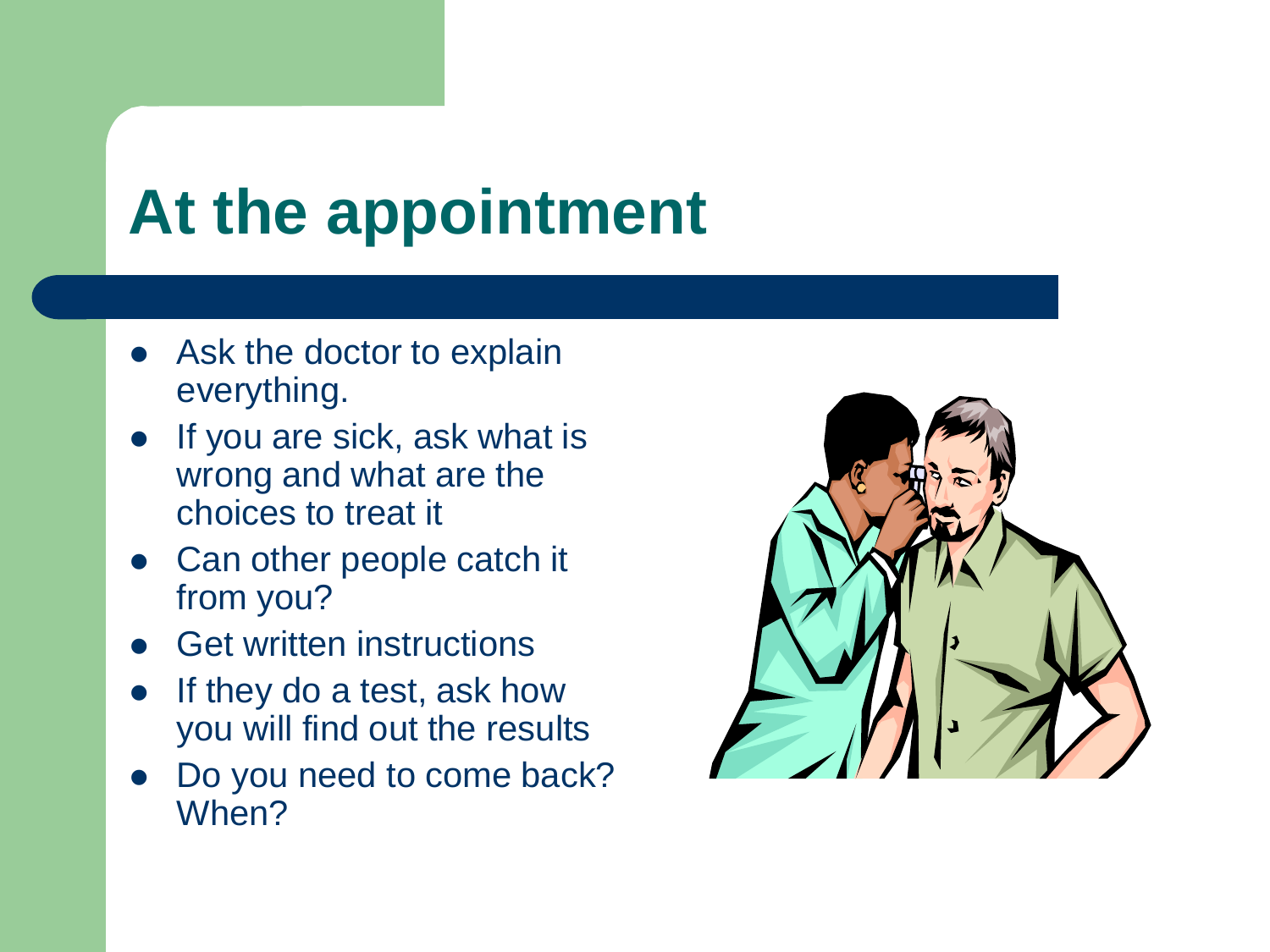# **Medicine**

- If doctor prescribes medicine, ask
	- What is it for?
	- How long until it makes me feel better?
	- Instructions about taking it (how much, when, with or without food, etc.)
	- What should I do if it makes me feel bad or I get a rash?
	- Will I need any blood tests while I am taking this?

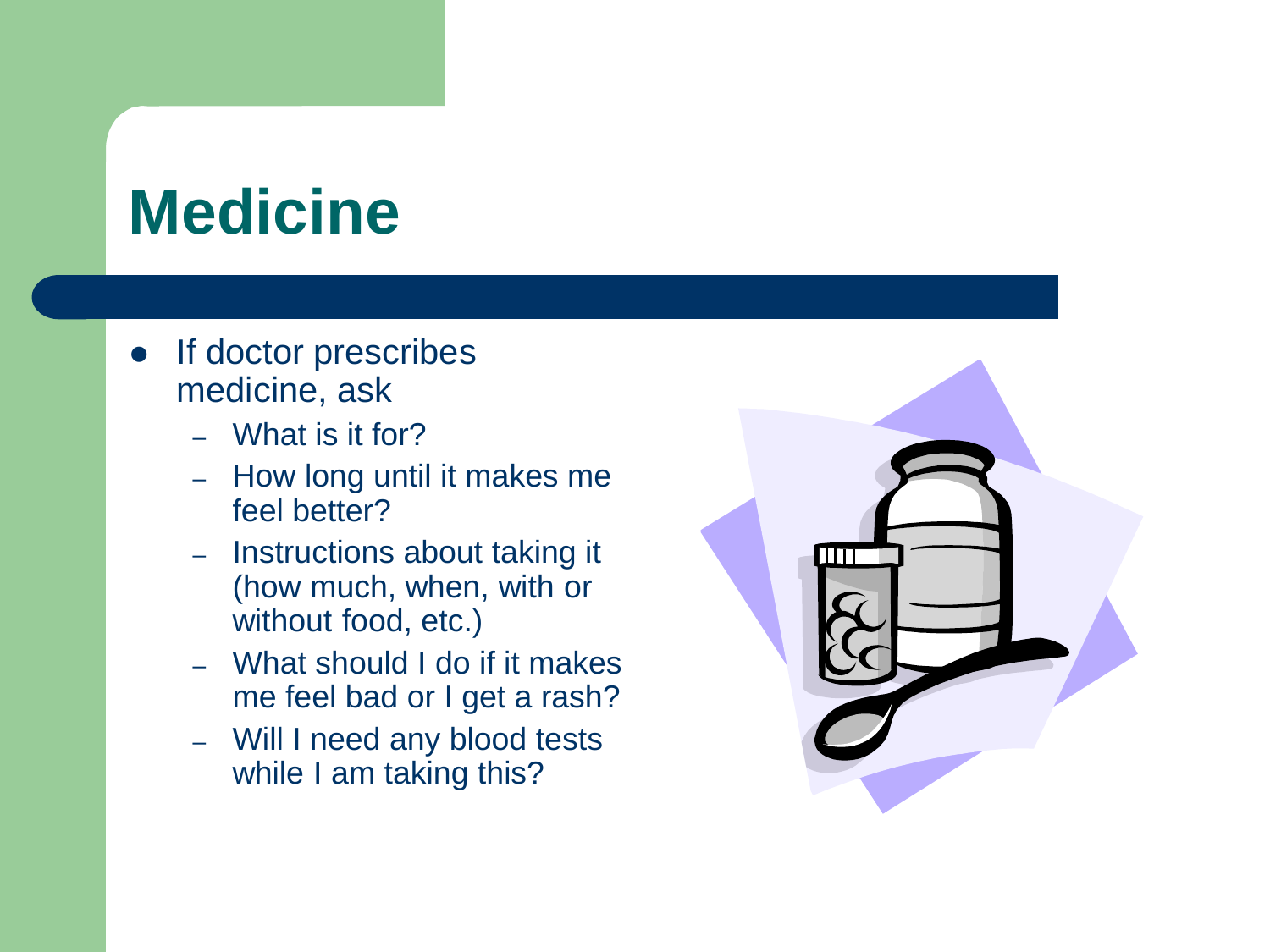# **When you get home**

- Tell someone you trust what the doctor said to make sure you understand the instructions
- If you are taking a new medicine, pay close attention to how it makes you feel
- If you must go back for a follow up appointment, write it down on your calendar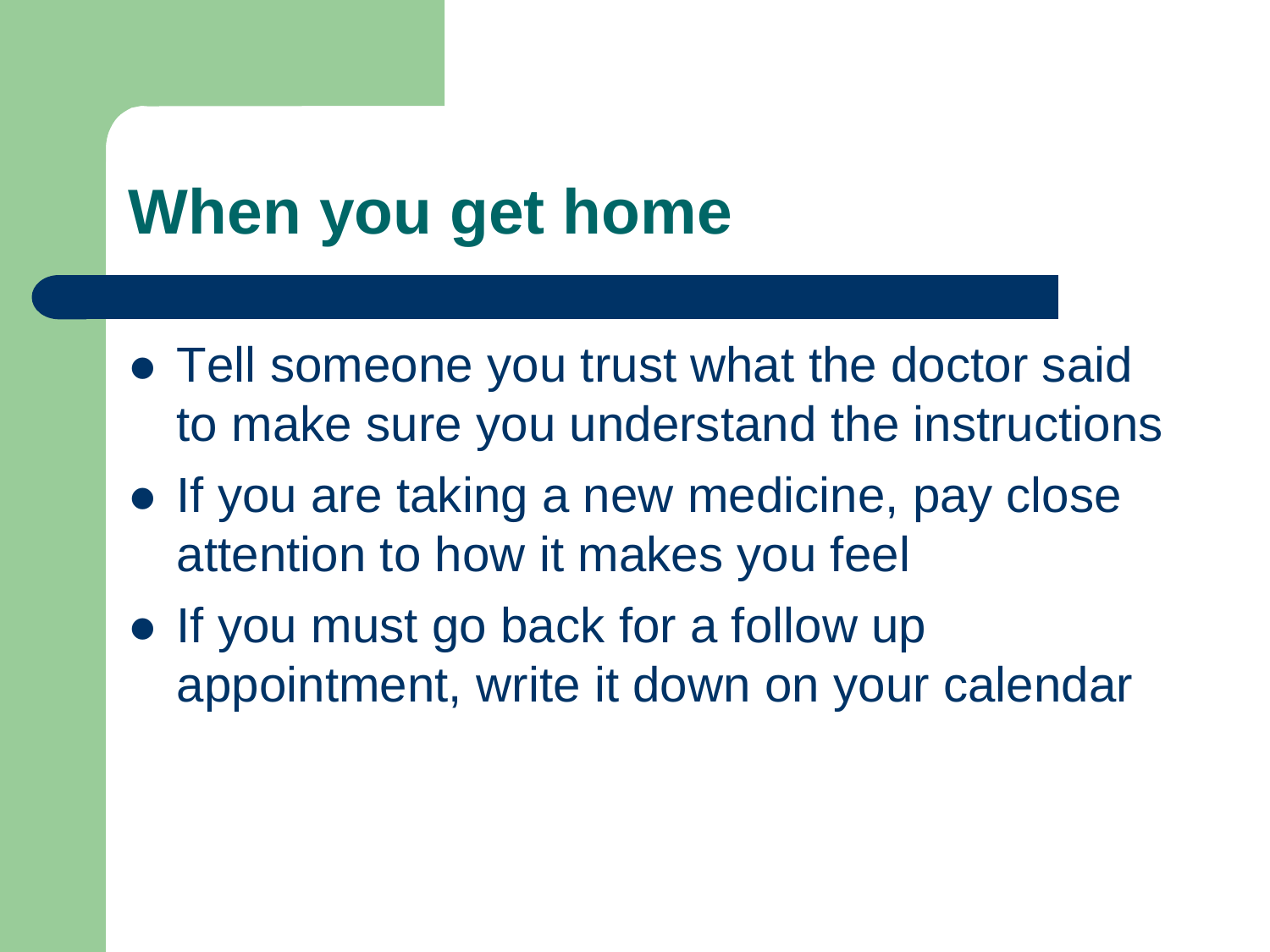- Decide about your healthcare:
	- Choose your doctors
	- Ask questions so you understand your choices
	- Decide if you want tests done
	- Decide if you want treatment
	- Decide what kind of treatment is best for you

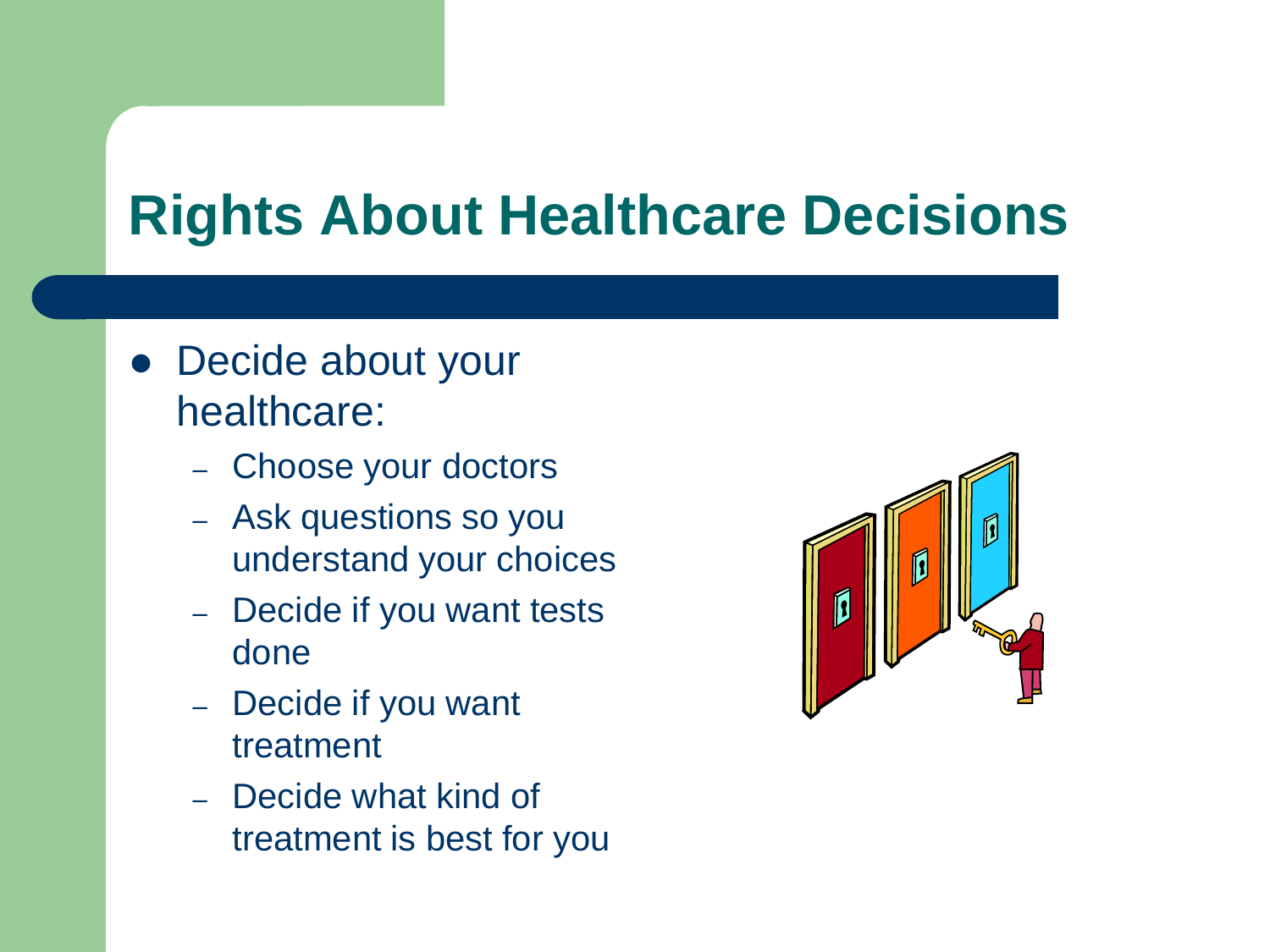- Challenge a determination that you lack capacity
	- This means your doctor and another doctor or a nurse have decided that you are not able to decide about your healthcare

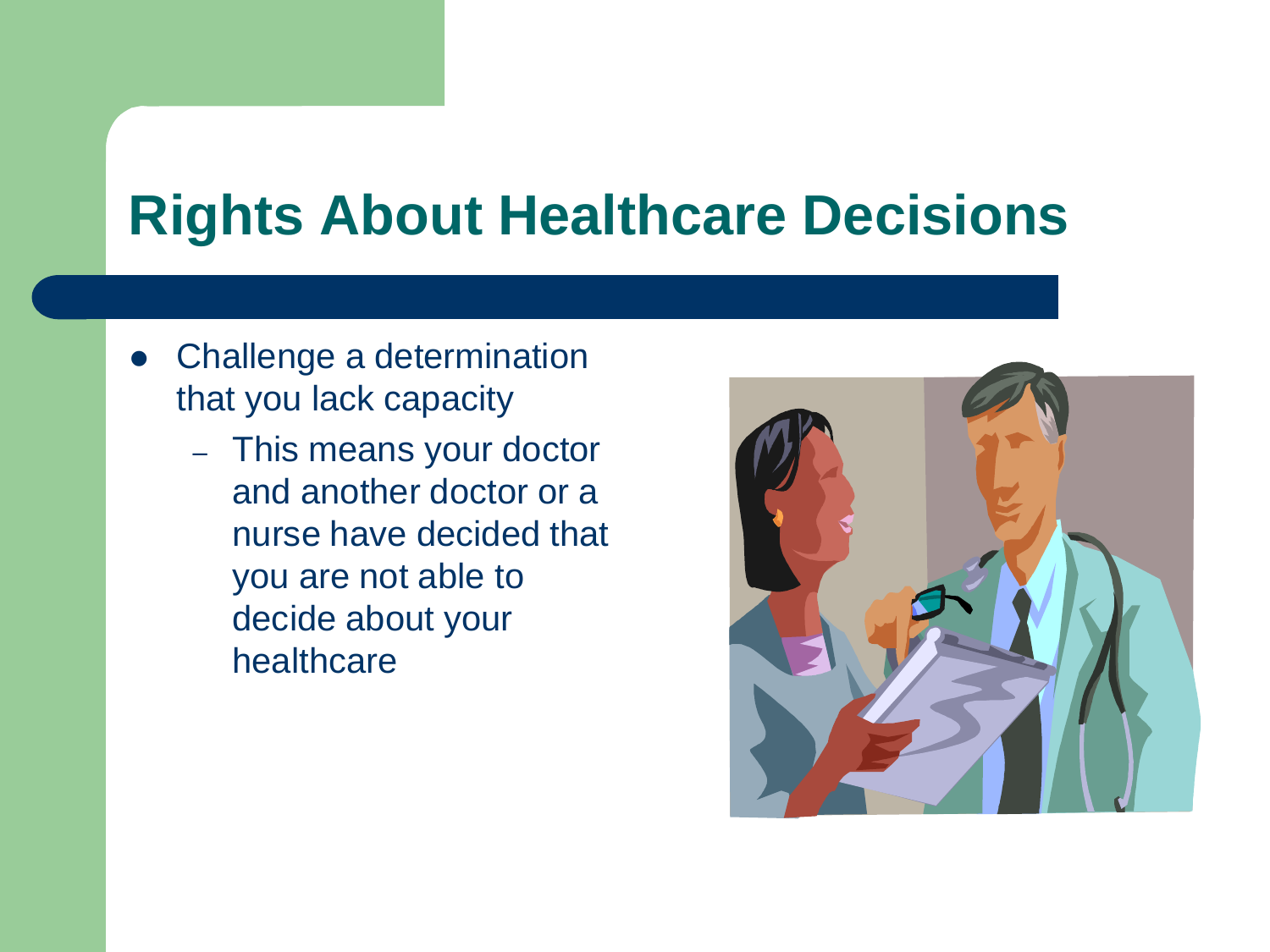- If you challenge this by saying that they are wrong and you CAN decide, then they must let you decide or convince a court that you can't.
- If you have a court appointed guardian with power over your healthcare, you must go to court to challenge that too.

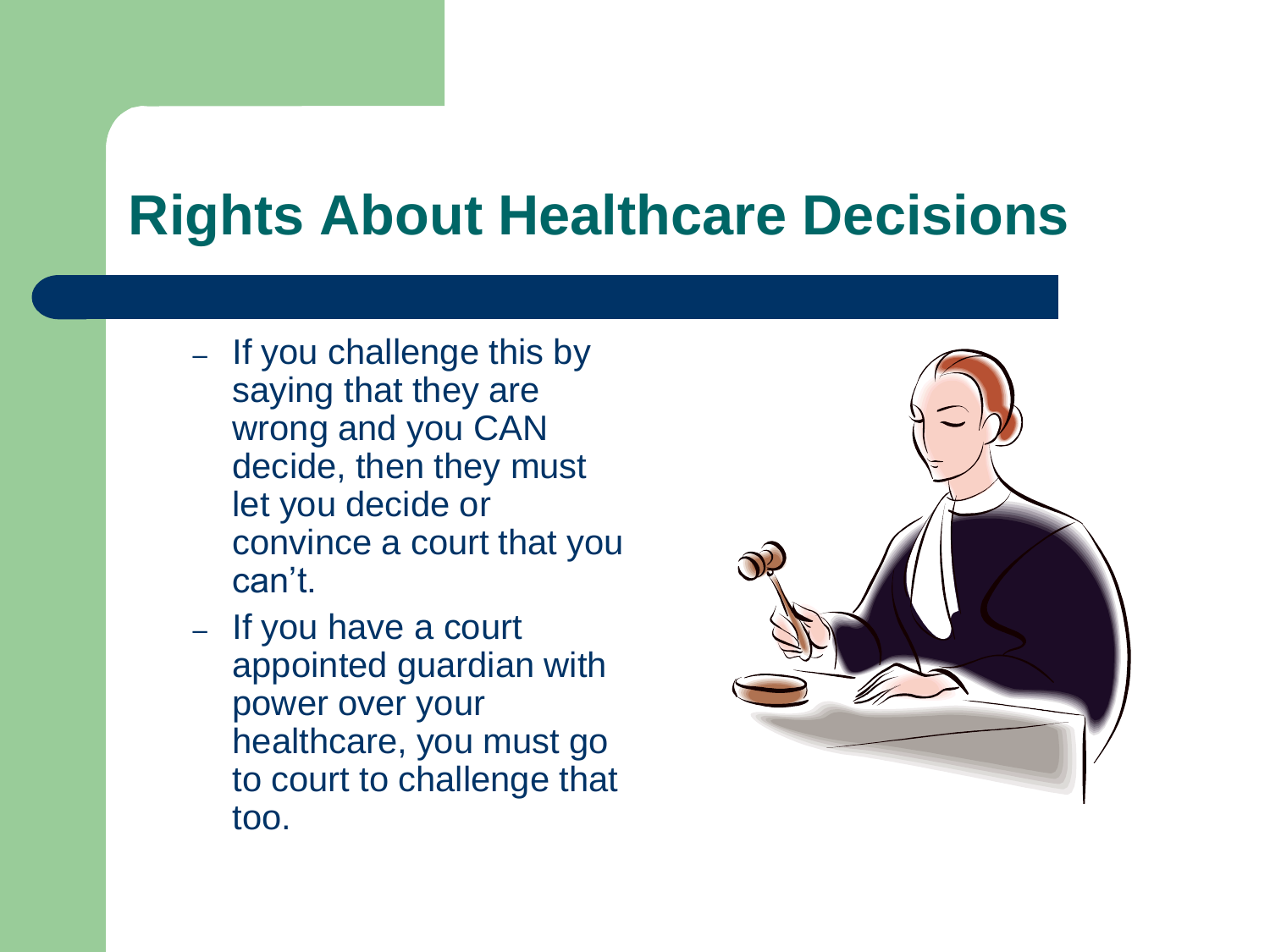- Create an Advance Directive
	- Name a surrogate healthcare decision maker that you trust
	- State your wishes about future medical treatments
	- State what treatments you do not want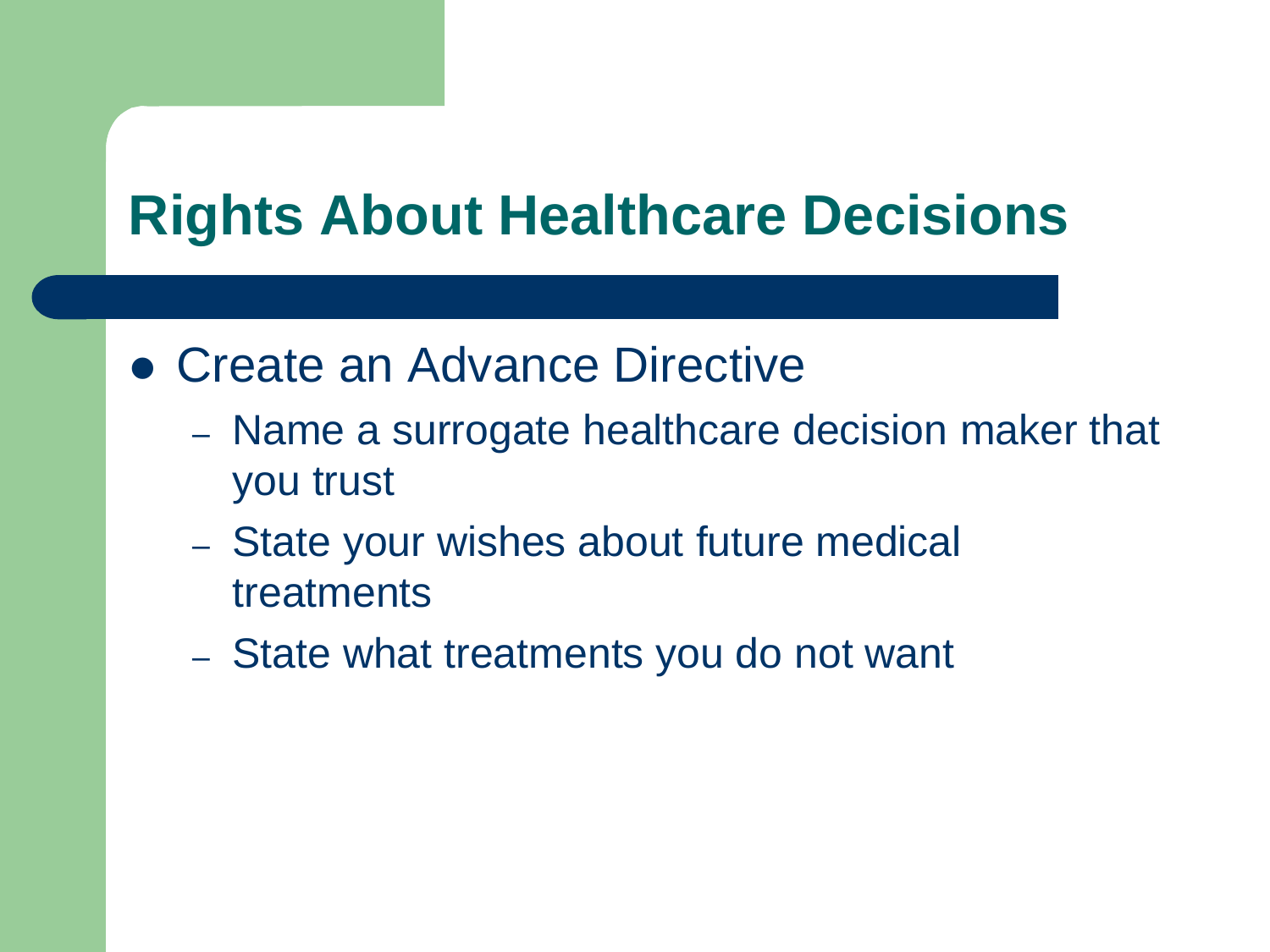- You can change or revoke an advance directive
	- Revoke means you do not want to have an advance directive any more, so you get rid of it
	- If you change your mind you must tell your doctor
	- If your advance directive is written you must put the change on the paper or destroy the paper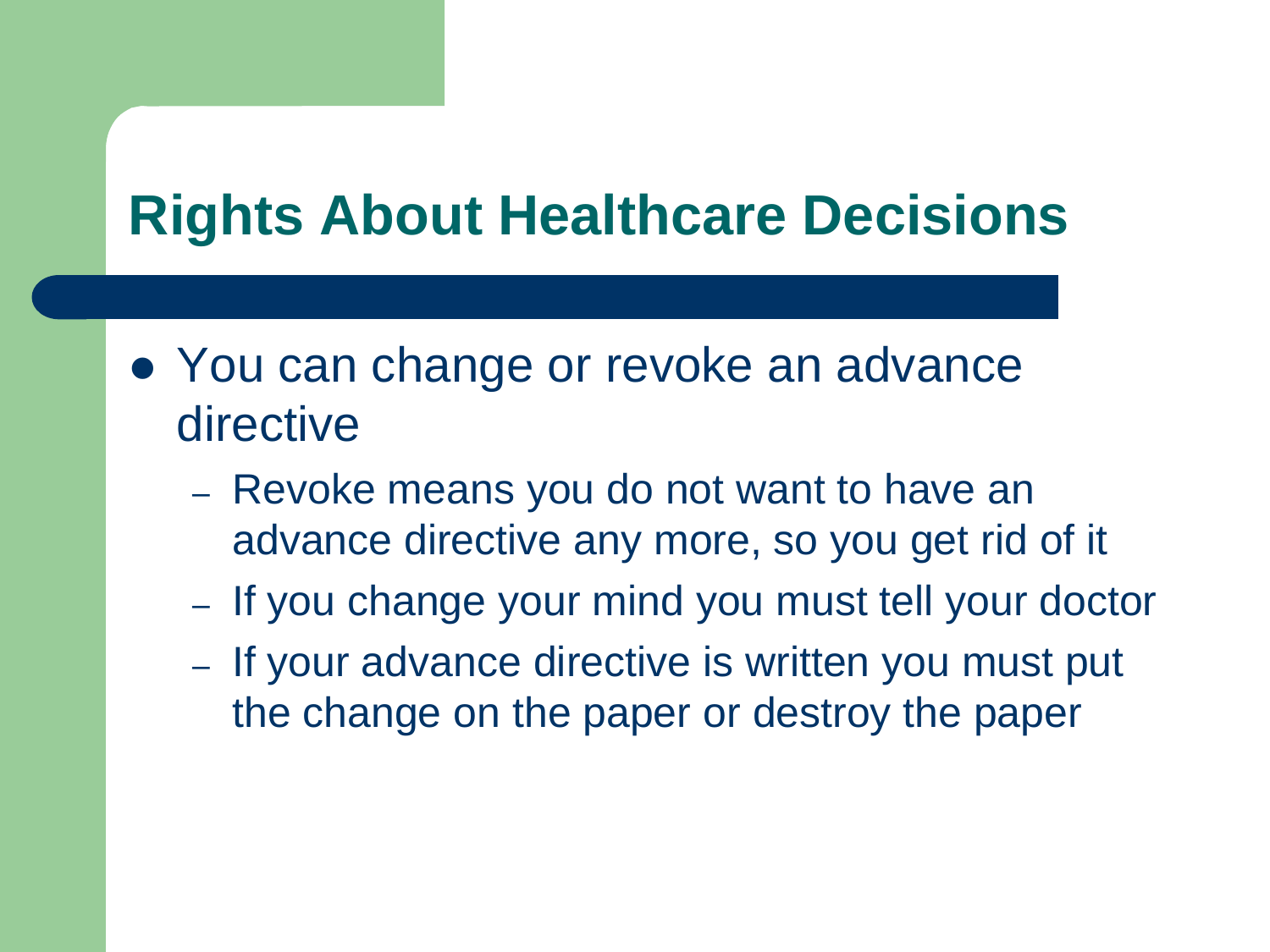- No body can force you create an advance directive
	- If you don't have an advance directive, and you are not able to decide for yourself, a surrogate healthcare decision maker will be appointed for you. It will be the 1st person from this list that they can find:
		- Your husband or wife
		- A person who is like a husband or wife to you
		- Your child, if they are an adult
		- Your mother or father
		- Your brother or sister, if they are an adult
		- Your grandmother or grandfather
		- An adult friend who has shown that they care about you and know your wishes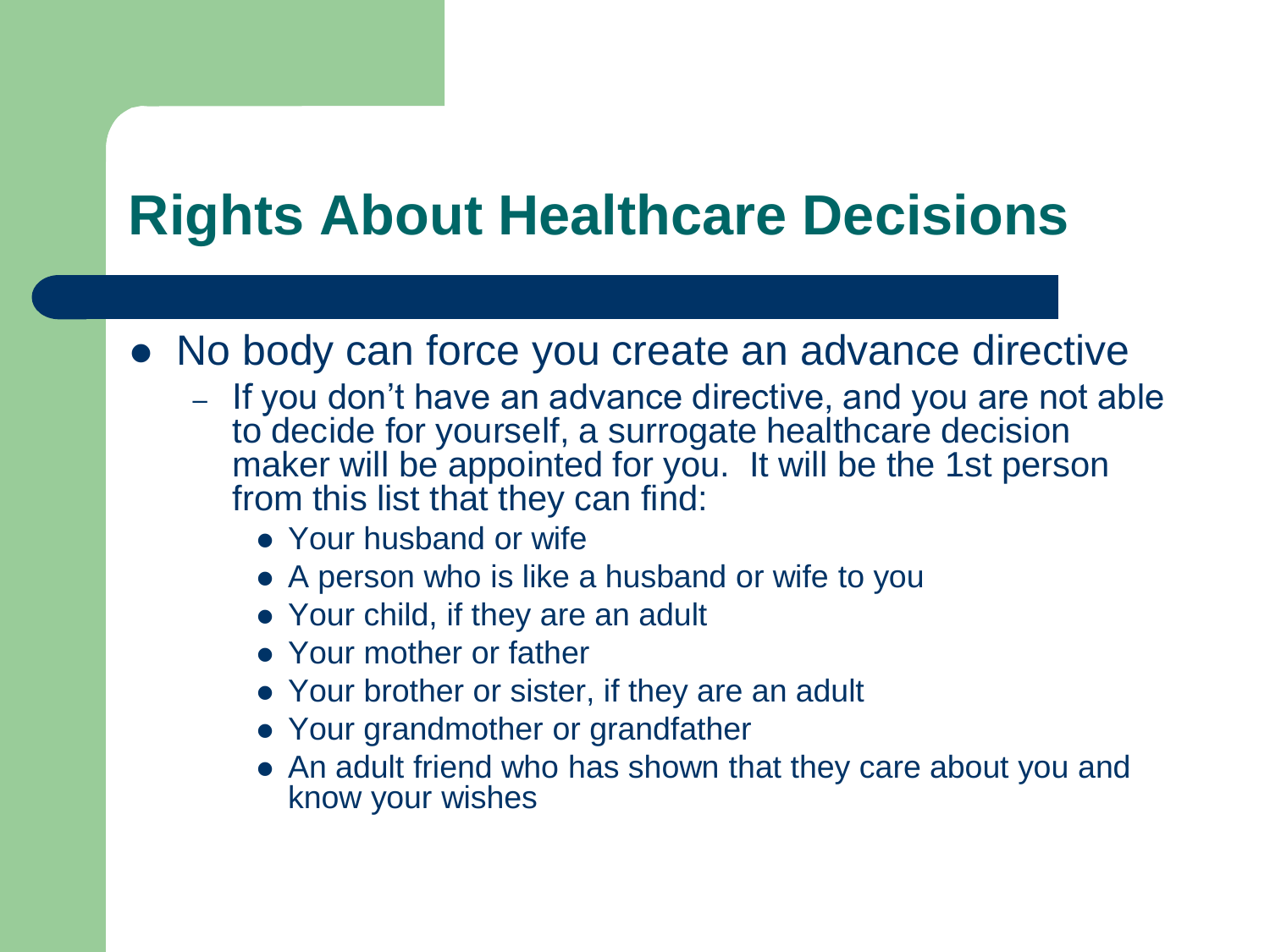# **Who do you trust?**

- Knows you very well
- Can be reached quick
- Someone who will stand up for your wishes
- An adult (older than 18)
- Doesn't work for an agency providing services to you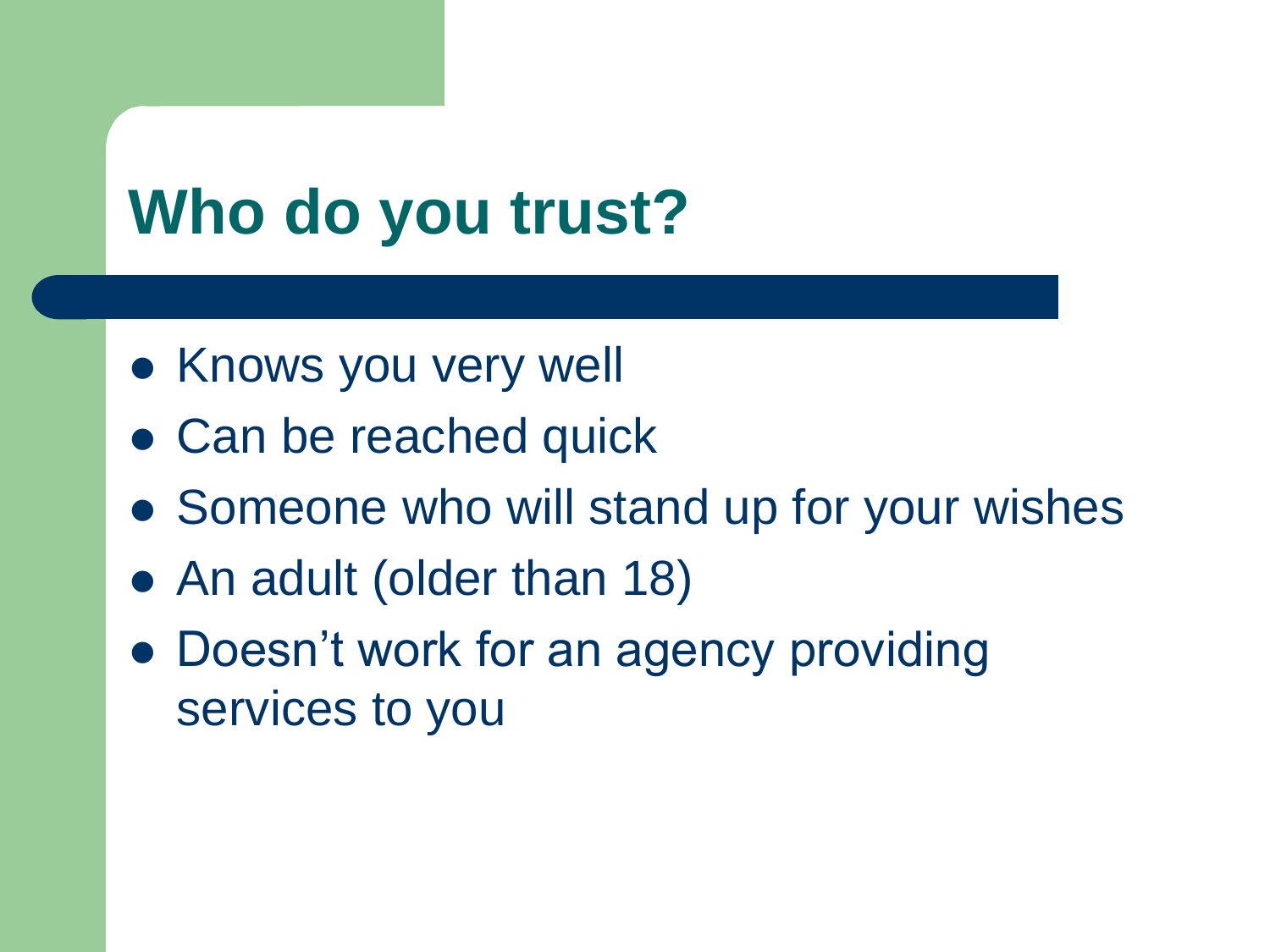• How do you handle pain?

# JUCHI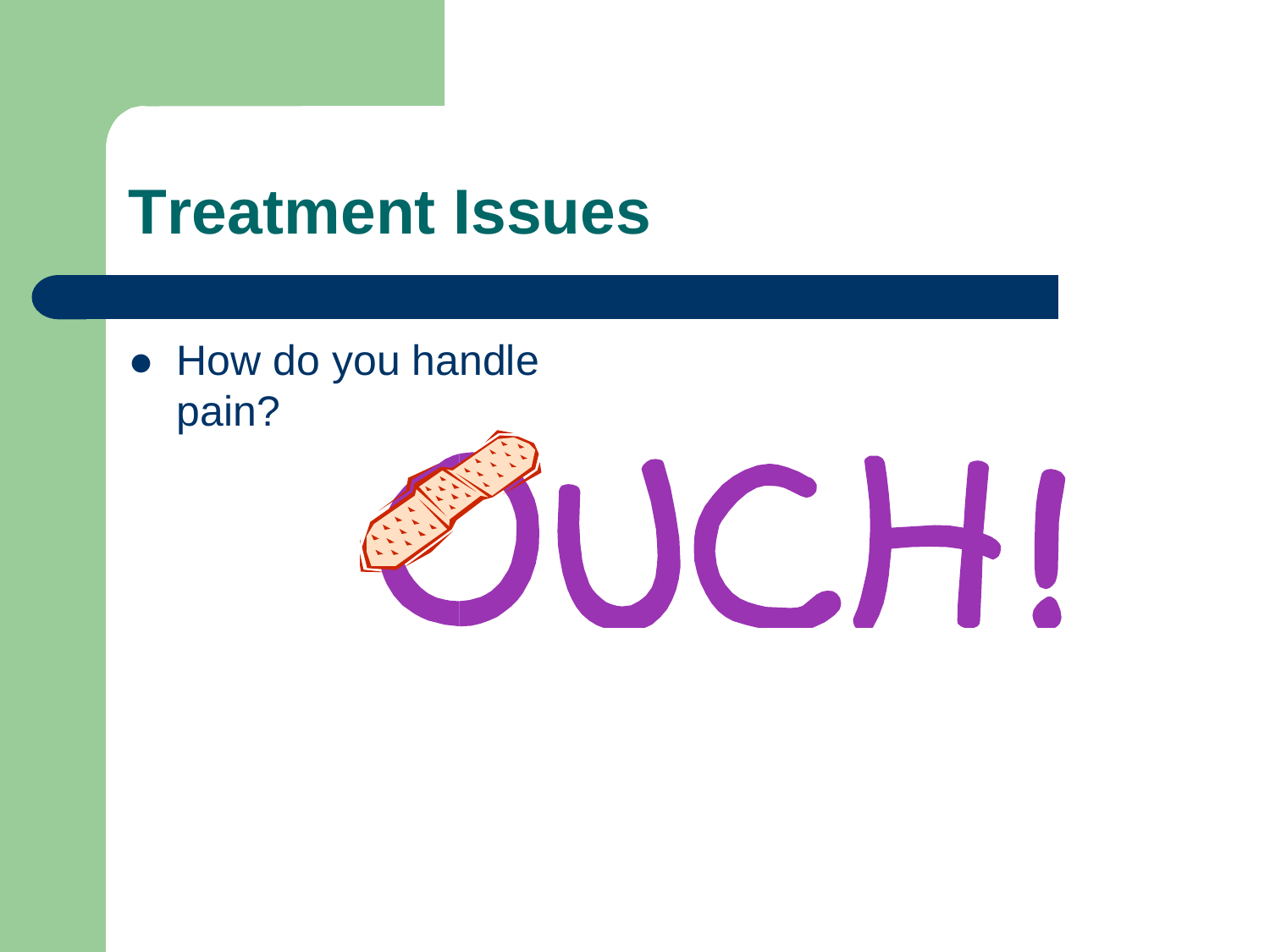How do you feel about being hooked up to machines to keep you alive?

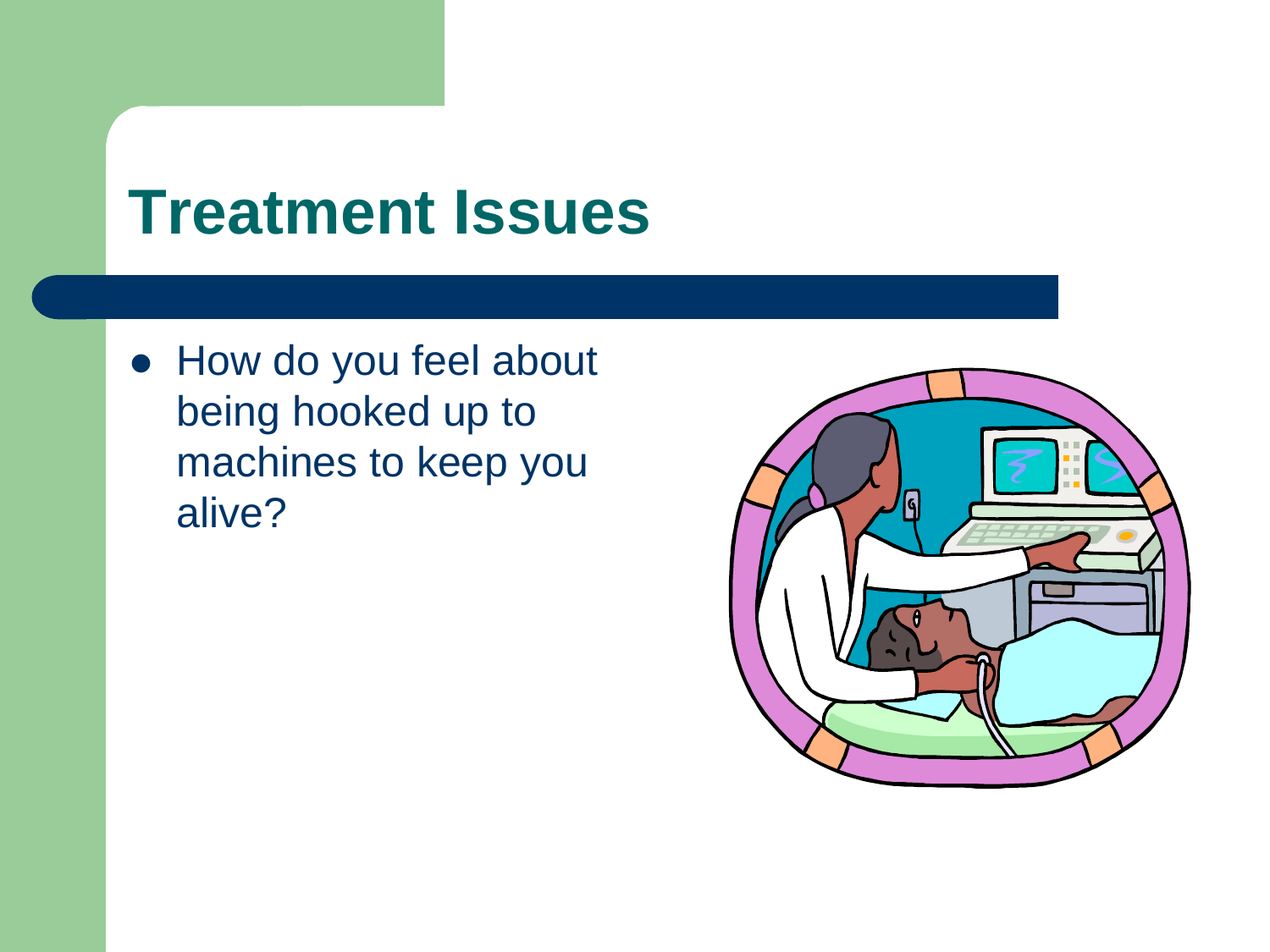Do you want CPR if your heart or lungs stop working?

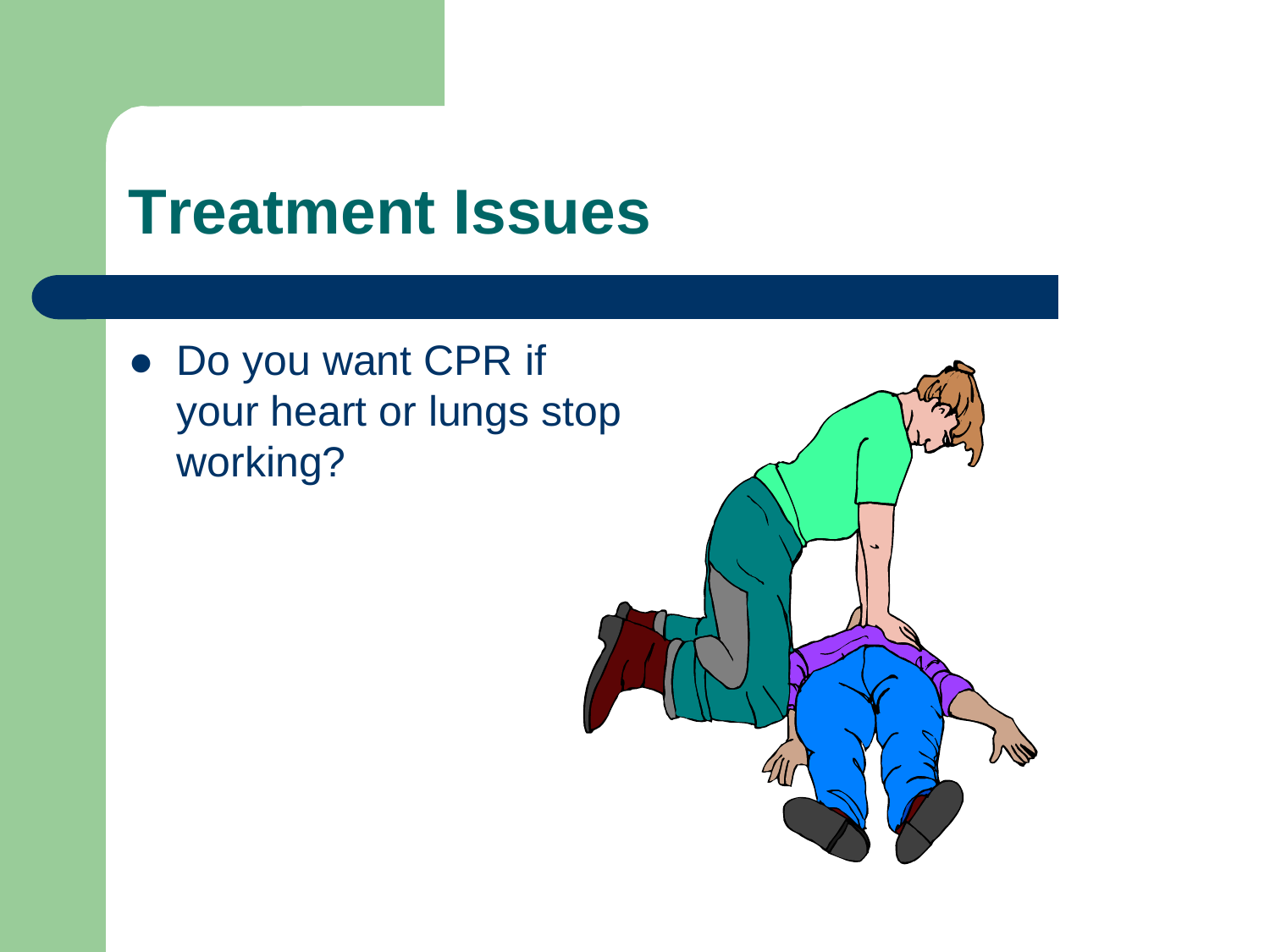#### What do you think about feeding tubes?

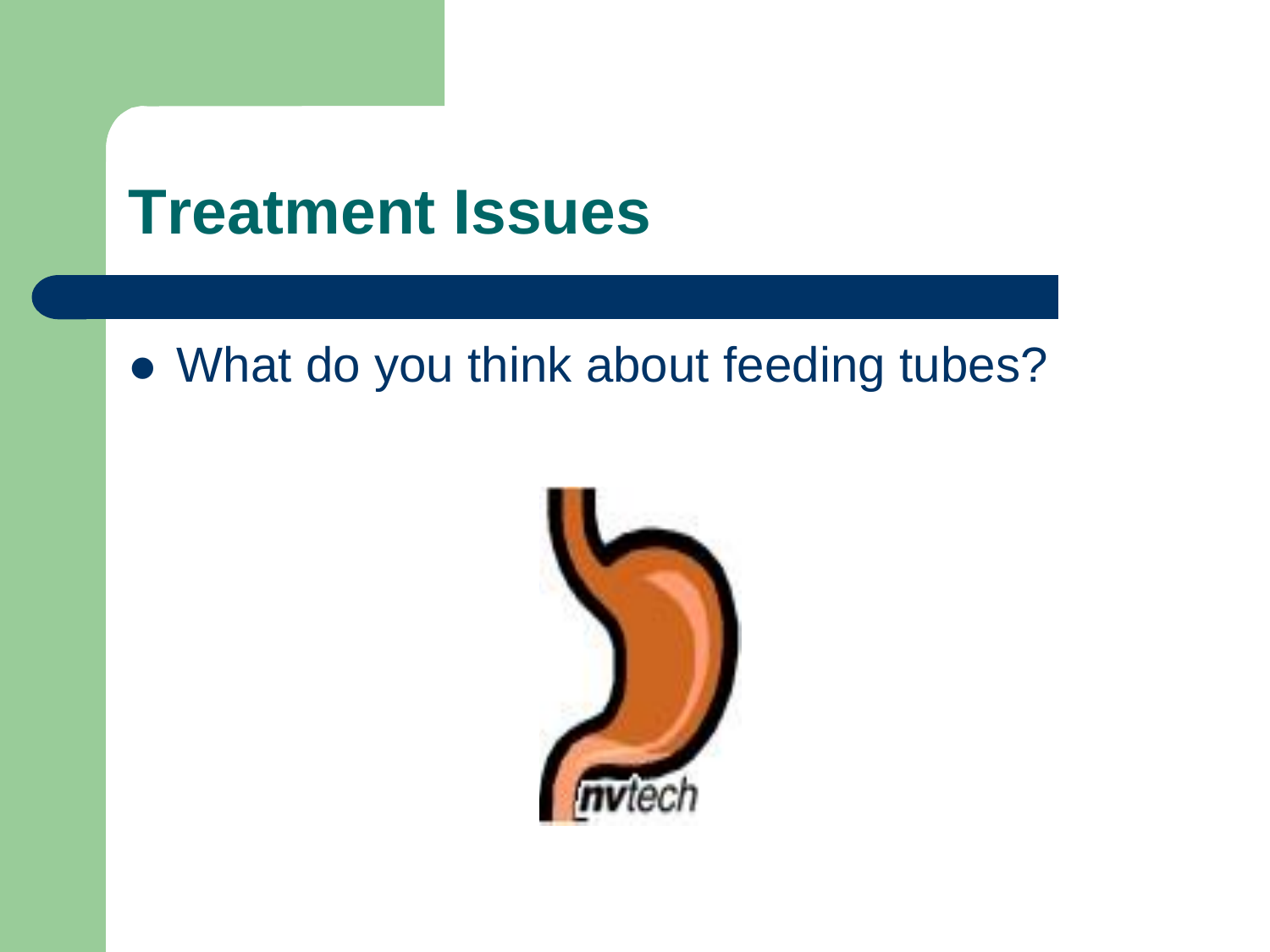• Are blood transfusions okay with you?